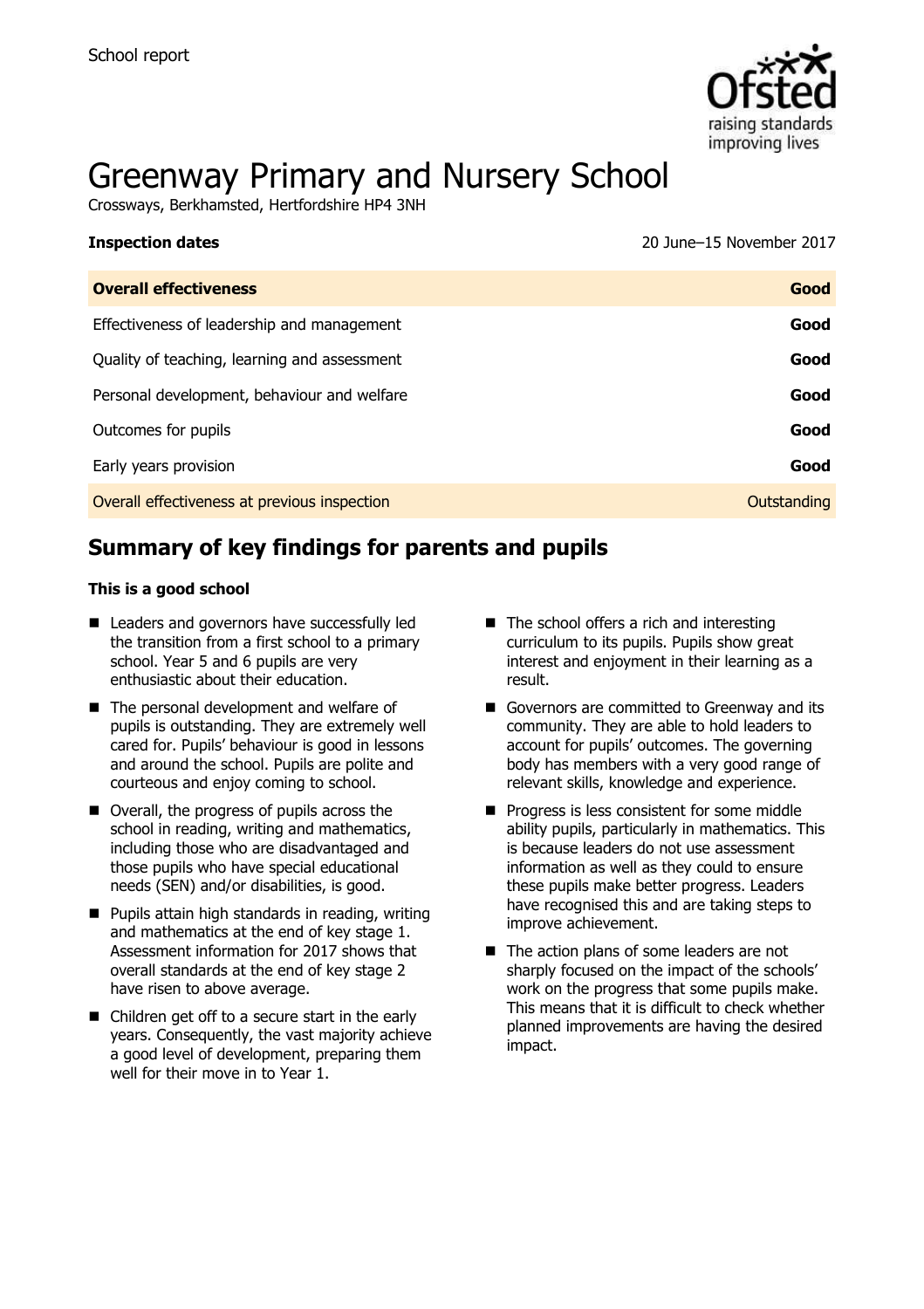

# **Full report**

### **What does the school need to do to improve further?**

- Accelerate the progress of middle-ability pupils, particularly in mathematics, by:
	- using assessment information with more accuracy to ensure that the extra help given to pupils is having the desired impact on outcomes
	- sharpening action plans so that the impact of improvement work on pupils' outcomes can be checked by leaders and governors
	- checking regularly that the improvement work being carried out in mathematics is improving teaching and learning in all classes.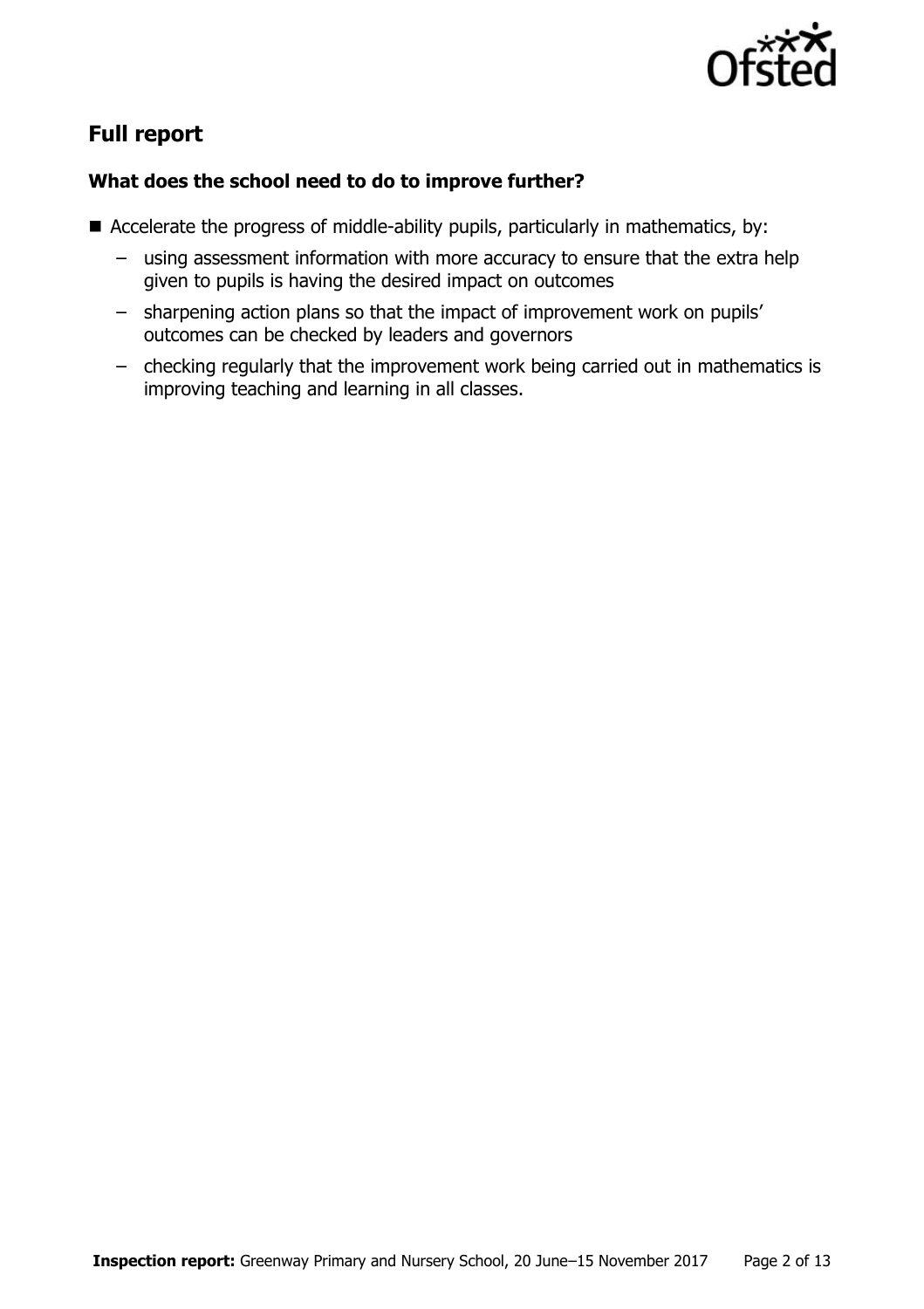

# **Inspection judgements**

#### **Effectiveness of leadership and management Good**

- School leaders and governors have very successfully changed the school from a first school to a primary school. A great deal of thought and consideration has gone into ensuring that pupils in Years 5 and 6 have an exciting range of age-appropriate extracurricular activities and can take responsibility for different aspects of the life of the school.
- **Pupils are well prepared for secondary school. Over the last two vears, outcomes at the** end of key stage 2 have improved as leaders and teachers have become more proficient in their teaching and assessment of pupils in Years 5 and 6.
- Leaders ensure that pupils are well prepared for life in modern Britain. On a display in the school hall, there are examples of where classes have demonstrated respect, democracy and the rule of law. The British 'institution' of Wimbledon from 1922 is another example of how pupils are taught about and understand British heritage. Pupils enjoy the additional roles they are given, for example as learning ambassadors. They are mindful of the responsibility they have for themselves and their classmates.
- The primary physical education (PE) and sport premium effectively supports the development and enrichment of PE. The school employed a sports apprentice who has clearly had an impact on pupils' participation in PE. Two thirds of pupils are now involved in inter-school competitions. Teachers say they are more confident in how to teach sports, for example lacrosse. Inspectors observed one such lesson where pupils were enthusiastically learning the skills for the first time, carefully guided by PE staff and the teacher.
- Additional funding for disadvantaged pupils is spent effectively to ensure that this group of pupils achieves as well as they can. Much has been put in place to remove the barriers that some pupils have to learning. Leaders know the pupils extremely well and work well with their families to ensure that support for them is appropriate.
- The school's curriculum is well developed and offers many opportunities for pupils to learn through fun and exciting themes. Pupils regularly go on visits, and visitors to the school enhance the curriculum. The range of extra-curricular clubs is extensive and much valued by pupils.
- Leadership of special educational needs is good. As a consequence, funding for children who have SEN and/or disabilities is increasingly well targeted and is making a difference. Leaders work very effectively with external agencies to ensure that the right support is given to ensure that the can-do attitude to learning is as successful as it can be. Pupils' needs are well addressed because all adults are trained in such aspects as communication and autistic spectrum disorder. Evidence shows that pupils who have complex needs are much more ready to learn and enjoy their learning than they might otherwise be because of the pastoral support that the school provides.
- The school's own survey of parents shows that they are very happy with the education the school provides, its nurturing environment and the committed teachers. Inspectors spoke to numerous parents during the inspection, who were overwhelmingly supportive of the school and its leaders. 'It's the best place,' said one parent. Parents also have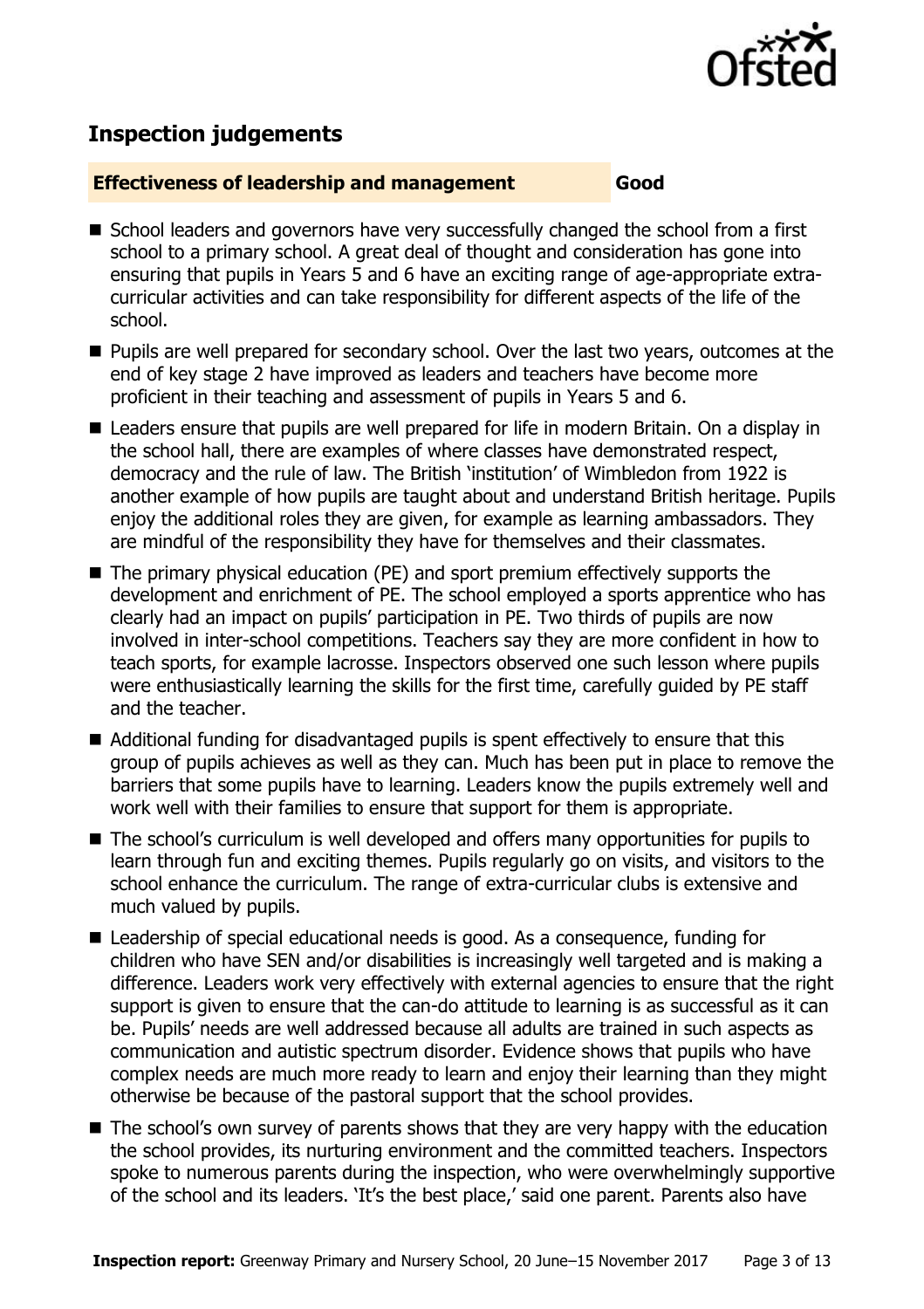

the opportunity to be part of the parent forum where such aspects, for example, as transition from one school to another are discussed.

- The school has taken advantage of expert support from the local authority to assist in the drive to strengthen teaching and learning in mathematics. The impact of this work is already apparent in the improvement in teaching in a number of classes.
- Leaders provide additional support for targeted pupils, particularly middle-ability pupils who are making slower progress than their classmates. While this is appropriate, assessment information is not used well enough to identify whether this additional support is resulting in an acceleration of progress.
- In some cases, leaders' action plans are not specific enough about the impact of improvements on outcomes for pupils and on improvements in teaching. This means that it is difficult for governors and leaders to measure the impact of this work and gauge its success.

### **Governance of the school**

- $\blacksquare$  Members of the governing body are wholly committed to improving the outcomes of pupils at Greenway. Their enthusiasm, wealth of knowledge and diverse skills are clearly of benefit to the school and its local community.
- Governors are ambitious for all pupils to achieve well. They make regular visits to the school and link with leaders and staff to check on how well pupils are doing. Minutes of governing body meetings demonstrate that governors are not afraid to ask challenging questions.
- Governors are well informed about the role they play in rewarding staff for good performance, and take this aspect of the school's work very seriously. They employ an external improvement adviser to guide them in the process of the performance management of the headteacher.

### **Safeguarding**

- The arrangements for safeguarding are effective.
- Recently, the school has changed the system for the keeping of records to safeguard pupils. These are now maintained electronically, are well organised and fit for purpose. Leaders keep records of safeguarding training and also accurate safer recruitment information about staff.
- The school teaches pupils well about keeping themselves safe while using mobile phones and the internet. Pupils demonstrate that they can put this into action to keep themselves and others safe. They are able to share any concerns with staff.
- Pupils feel safe at Greenway. Staff know them well as individuals and relationships between pupils and staff are very good. Pupils know who to go to if they have a concern and trust staff to help them if they are worried about anything.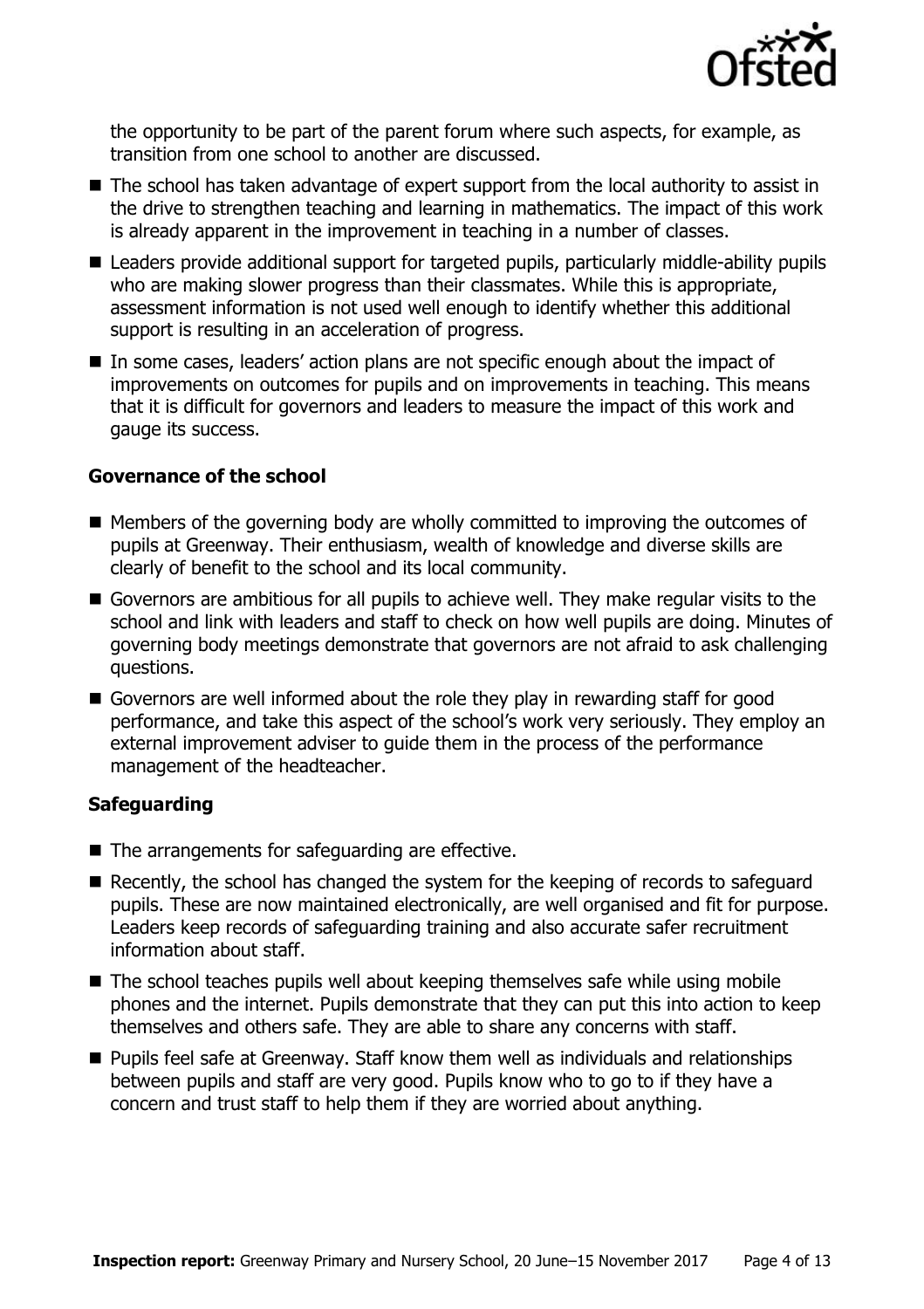

#### **Quality of teaching, learning and assessment Good**

- Teachers plan lessons that are interesting, fun and that ensure pupils think carefully about what they are learning. As a result, pupils are keen to work, enjoy their learning and support each other well. When asked what helps them to learn, one pupil said 'encouragement'. This is emphasised in the school's golden values.
- There are many good examples of teachers using probing questions to both check on pupils' understanding and to extend their thinking. For example, in one Year 3 lesson pupils had been reading about the imagined land, Narnia. Their task was to describe their new setting as they 'walked into the closet'. Adults challenged pupils to think about the descriptive words they use.
- The effective use of teaching assistants to provide support to pupils, especially those who have SEN and/or disabilities, is clearly evident. Teachers ensure that teaching assistants have a good understanding of what is being taught and how to guide pupils in their learning. 'You described this really well, but could you have used two time connectives?' said one teaching assistant to a pupil. As a result of such support, pupils are making good progress and work with an appropriate degree of independence.
- Teachers have high expectations of pupils' behaviour and of the standard of work they expect pupils to produce in each lesson. Presentation of work and handwriting is of good quality in the vast majority of classes and in most subjects.
- The majority of teachers regularly and effectively check pupils' understanding during lessons, and use this information along with work in pupils' books, or test results, to plan work that matches the needs of most pupils. However, a minority of teachers do not ensure that middle-ability pupils make as much progress as others.
- The teaching of phonics is effective. Younger pupils use their phonics knowledge well to make sensible attempts to decode 'tricky' words in their reading and to spell accurately when writing. Pupils in key stage 2 read well. They 'thoroughly enjoy reading' and are articulate about what types of books they enjoy as well as their aspirations in reading. 'I want to read 50 books in the next year,' wrote one pupil. Pupils use their understanding of phonics to develop increasing accuracy in their spelling. Teachers encourage pupils to check spellings with a dictionary should they need to or to explore different words using a thesaurus.
- Writing and mathematics skills are developed well through other subjects like geography, history and science. During the inspection, an example of effective crosscurricular work was seen in Year 1. Pupils used a map of their school to go and find where plants grow the best. They drew plants, collected and recorded the information, and discussed whether the daisies would be in the shade all day. 'No, they won't because they will be in the sun some time,' said one boy.
- Teachers create emotionally safe learning environments in their classrooms. Inspectors saw many examples where pupils were reminded that getting things wrong is part of the learning process. As a result, most pupils are developing the ability to correct their own mistakes. 'Self-marking' stations, for example, in key stage 2, are used regularly by some pupils who clearly enjoy the responsibility.
- The enriched and varied curriculum enhances pupils' personal development across a range of subjects. For example, pupils develop their geographical skills while raising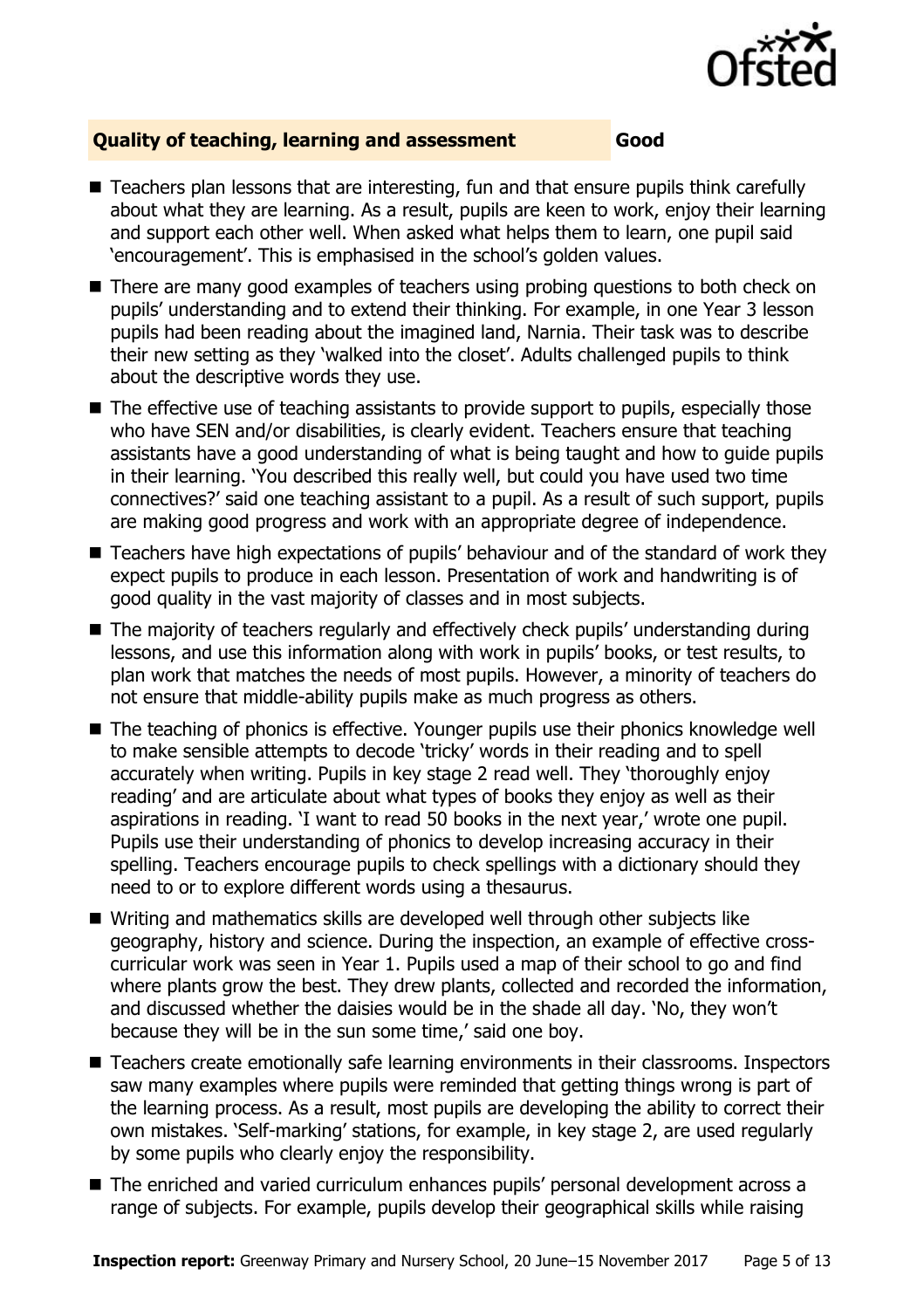

money on a toy tombola for a Thai orphanage that the school links with. Trips to such places as Wimbledon, the local church or the Southbank**,** to name but a few, are regular. Pupils love the opportunities that they have and this aspect of the school's work is a strength in developing pupils' enthusiasm for learning.

■ Currently, teachers are all taking part in a project to improve the quality of teaching and learning in mathematics because the progress pupils make is slower than that made in reading and writing. In a number of classes, improvement is apparent. Evidence in pupils' books shows that teachers use questions well to deepen pupils' learning. Teachers also prompt pupils, for example, about exploring different and more efficient ways to find answers to problems. Understandably, different teachers improve their practice at different rates. School leaders appreciate the importance of keeping a careful check on teaching so that improvements are consistent across the school.

#### **Personal development, behaviour and welfare Good**

#### **Personal development and welfare**

- The school's work to promote pupils' personal development and welfare is outstanding.
- **Pupils really enjoy coming to their 'fabulous' school, as one young pupil told inspectors.** The school's motto of 'Learning to learn, learning to care, where everyone counts' is clearly evident. Inspectors saw many examples of pupils helping each other, with older pupils taking care of younger ones or pupils marking each other's work. 'Well done, you persevered,' wrote one pupil in her classmate's mathematics book.
- The many ways that the school celebrates individual pupils' achievements and attitudes emphasise to pupils, staff and parents alike just how important these aspects are. For example, the week prior to the inspection was sports week. Pupils who were nominated to be 'stars of the week' were often rewarded for their sportsmanship or teamwork.
- **Pupils are extremely well prepared with the attitudes and behaviour for learning which** they will need in the future. For example, philosophy lessons are developing pupils' reasoning and debating skills well. Pupils spoke with enthusiasm and insight about the discussions they have in class as a result of the questions posed. For example, they agreed that we are all different but deserve to be treated equally well. They went on to give a number of examples of how the school models this to them on a regular basis.
- $\blacksquare$  Pupils know what bullying is. They say that it happens very rarely and have great confidence in staff, if it does, to sort it out very quickly. Pupils also appreciate that while they may not have ever experienced bullying it is important to learn about it so that they are well prepared to deal with it if it happens in the future.
- **Pupils are encouraged to have a sense of responsibility and commitment as citizens** within their own school community. Such thought-provoking questions as 'Is it okay to lie?' are regular features in the school's newsletter for discussion at home. The school has placed great emphasis on this type of questioning which clearly spills over into lessons. 'Should we reduce the amount of meat we eat?' was a question posed by a pupil when writing a balanced argument.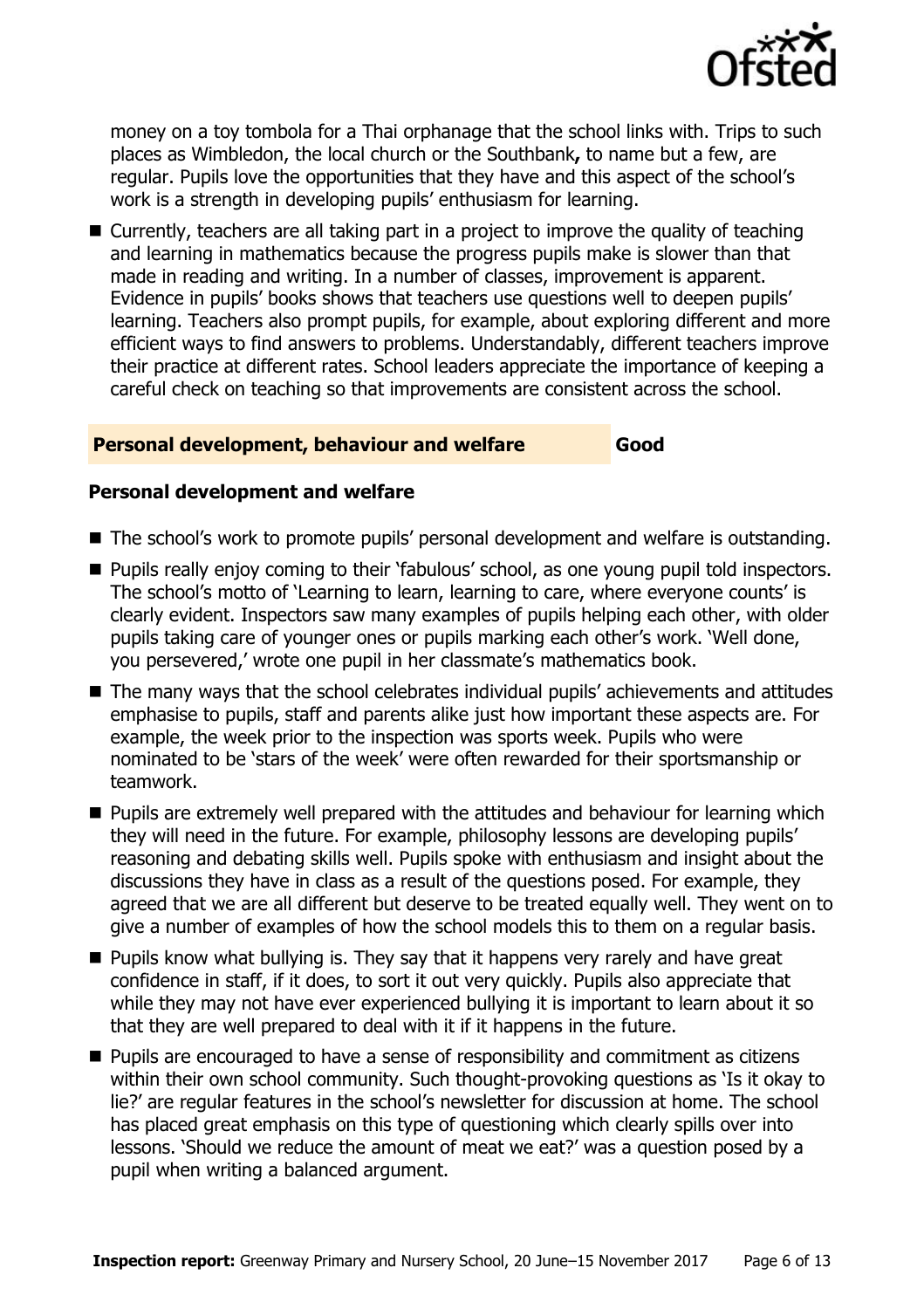

#### **Behaviour**

- $\blacksquare$  The behaviour of pupils is good.
- The school's positive behaviour system is well understood, and all adults have high expectations of pupils' behaviour. The vast majority of pupils respond accordingly, always trying to do their best and fully understanding the 'ladder of consequences' that the school has put in place to help pupils appreciate the impact of any poor behaviour. There are, therefore, very few recorded incidents of poor behaviour.
- **Pupils are polite, courteous and highly respectful of each other and adults. On** numerous occasions, pupils greeted inspectors confidently and held doors open for them. 'You're welcome' was a common response.
- The school's breakfast club is very popular. Pupils show good table manners and enjoy playing games, reading and spending time with their friends. Pupils are set up for the day and look forward to their learning as a consequence.
- Individual pupils' needs are met very well. Where there is potential for pupils' behaviour to be challenging, measures are put in place to address this and to provide suitable support. For example, in the Meadow Room.
- The vast majority of pupils attend school regularly and on time. The school monitors pupils' attendance carefully and works closely with families to tackle absence when necessary.
- On a few occasions, pupils talk when the teacher is talking or do not pay sufficient attention to what the teacher is saying. This tends to be when pupils are keen to get on with their work and are kept waiting by the teacher.

#### **Outcomes for pupils Good Good**

- Attainment in Year 6 is rising; unvalidated assessment information for 2017 in reading and writing was above the national average, and in mathematics was broadly in line with it. In key stage 1, attainment continued to be well above the national average, as it has been since the previous inspection.
- Children enter the Nursery or Reception with skills and abilities that are at least typical for their age. A third of the children that left the Reception class in 2017 exceeded the expectations for their age. The majority of children make good progress throughout their time in key stage 1.
- At the end of key stage 2 in 2017, not enough middle-ability pupils made the expected progress in mathematics. Pupils currently make largely good progress over time, although there are a few classes where some pupils' progress is not as good.
- The proportion of pupils who achieved the expected standard in the phonics screening check in 2017 was above the national average; it has risen consistently for the last three years.
- $\blacksquare$  The most able pupils in the school attain well. At the end of key stage 2 in 2017, the proportion of pupils who attained the higher standard in reading, writing and mathematics was higher than for this group nationally.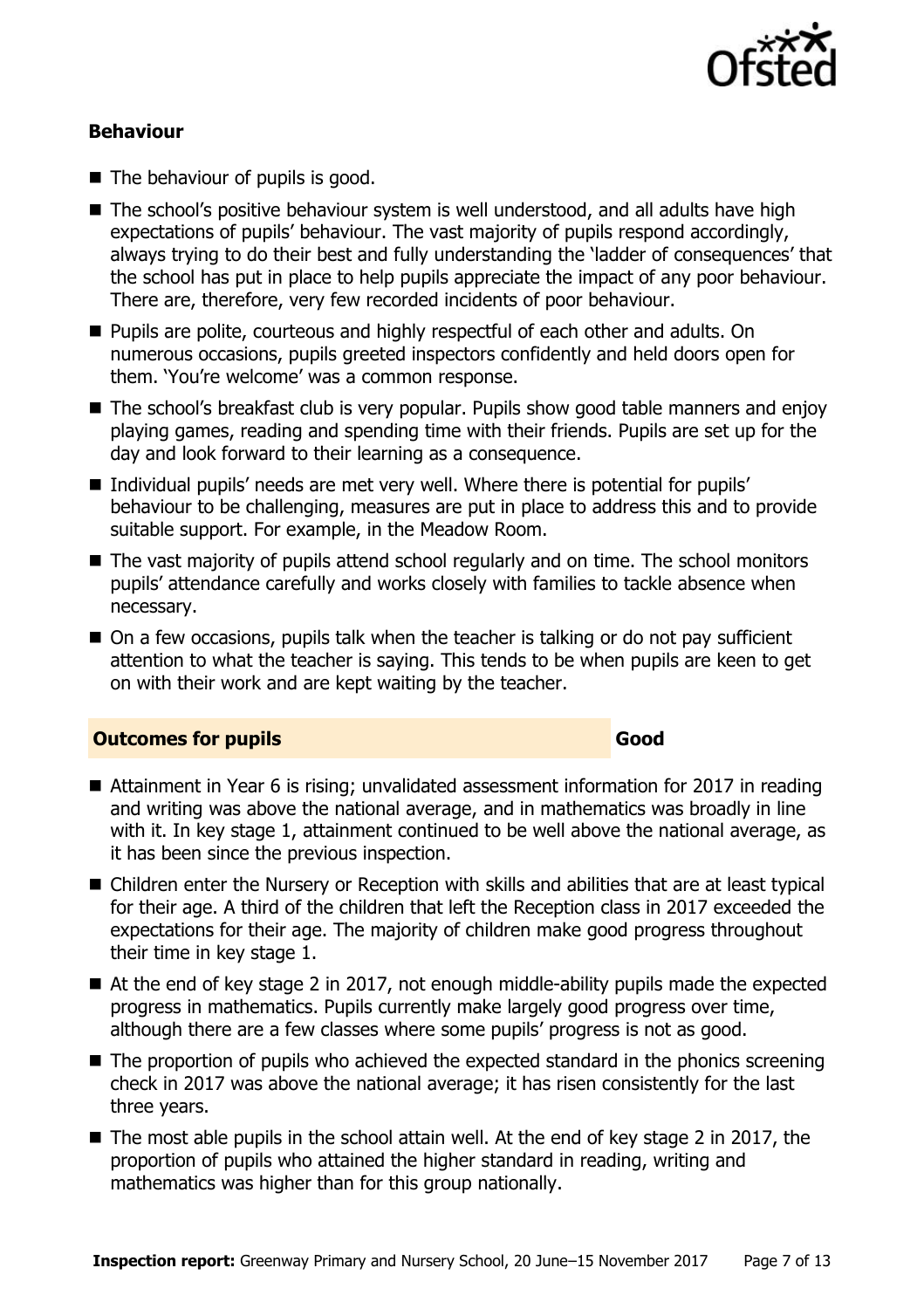

- **Progress for the majority of disadvantaged pupils currently in the school is good and** compares favourably with their classmates.
- $\blacksquare$  Provision for the pupils throughout the school who have SEN and/or disabilities is good and is enabling pupils to make good progress.

#### **Early years provision Good Good**

- Children get a good start to their education in the early years, and make good progress from their varying starting points. The proportion who achieve a good level of development by the end of the Reception Year has been above the national average for several years. As a result, children are well prepared for the move into Year 1.
- Leadership of the early years provision is effective. The leader has a clear understanding of the strengths of the provision and the areas that need to be developed. For example, last year children's physical development was below that in other areas. Through careful planning, teachers were successful in ensuring that provision for developing children's physical skills was improved.
- The early years leader works very closely with the teacher in the Nursery. Both are committed, well-informed early years practitioners. They plan well to meet children's needs in an exciting learning environment. Staff use information from their observations and assessments to plan learning in response to children's interests and abilities.
- Adults are adept at knowing when to intervene and when to stand back and allow children to discover things for themselves. The teacher was listening to children talking about their 'shape walk' from the morning. 'What type of shape did we see outside?' asked the teacher. 'It was a 3D shape because it took up more space,' replied one child.
- Children are provided with a wide range of suitable activities to choose from. They are given appropriate opportunities to learn to take risks safely such as building towers from blocks or climbing on the play equipment.
- No opportunity is missed to develop children's language and communication. As a result, children in both early years classes are confident, articulate and curious learners. 'I am giving the plants a drink, but it doesn't matter whether it's clean or dirty water. Plants don't mind,' said one Nursery child.
- If was a joy to watch children playing together, often supporting each other in their learning. Children behave very well because the rules are clear and all adults have high expectations.
- Children's progress and experiences during their time in early years are clearly seen in their learning journals. The books show a good record of independent and adult-led activities in all areas of learning.
- Appropriate welfare requirements are in place to ensure the safety and well-being of the children in the early years provision. The safeguarding of children is given high priority. As a consequence, children in the early years are safe.
- Parental participation in their child's learning is developing. For example, some parents contribute to the learning journey of their children. However, this is not yet routinely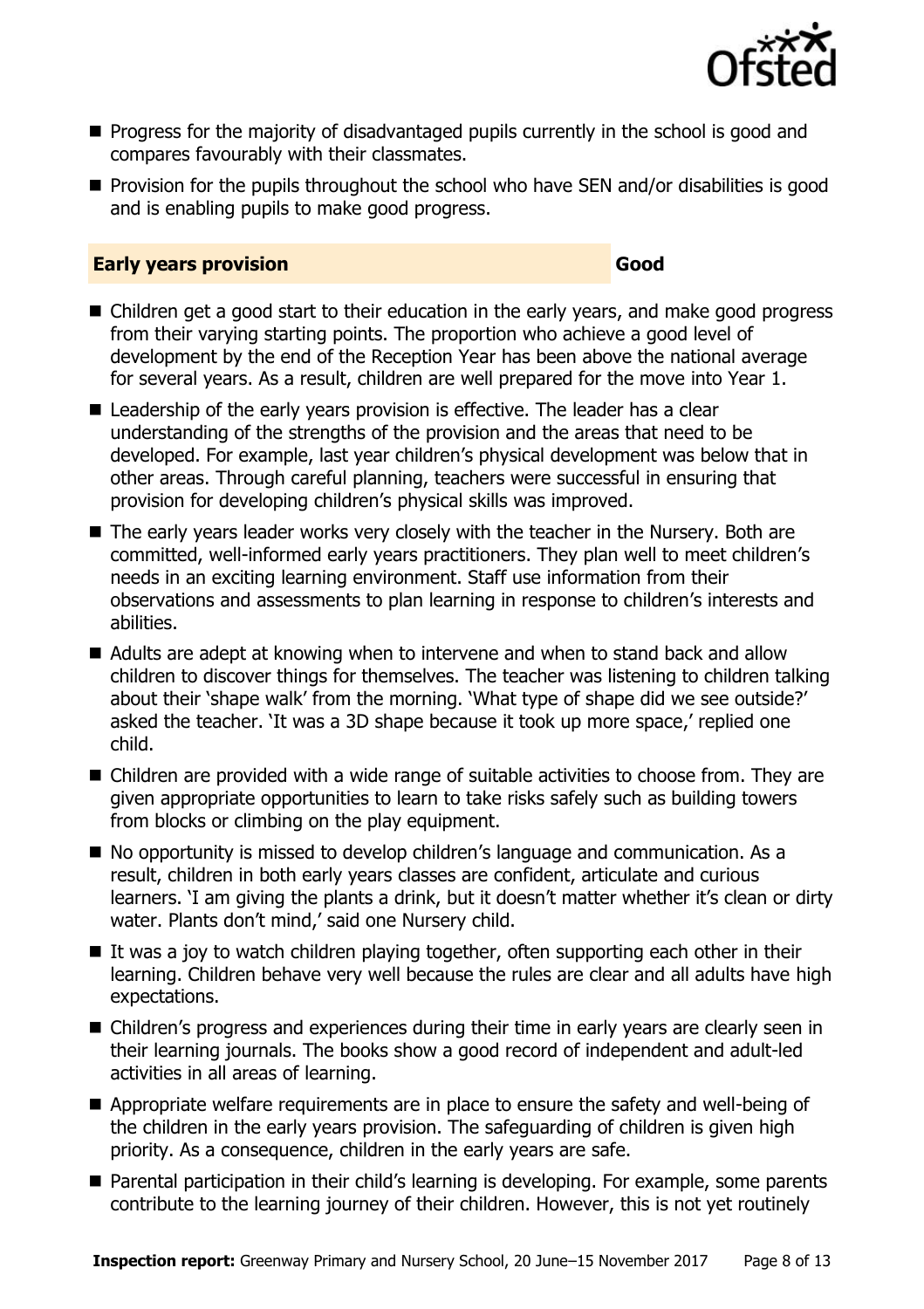

the case. The school is keen, however, to explore further opportunities to work with and involve parents in their children's learning.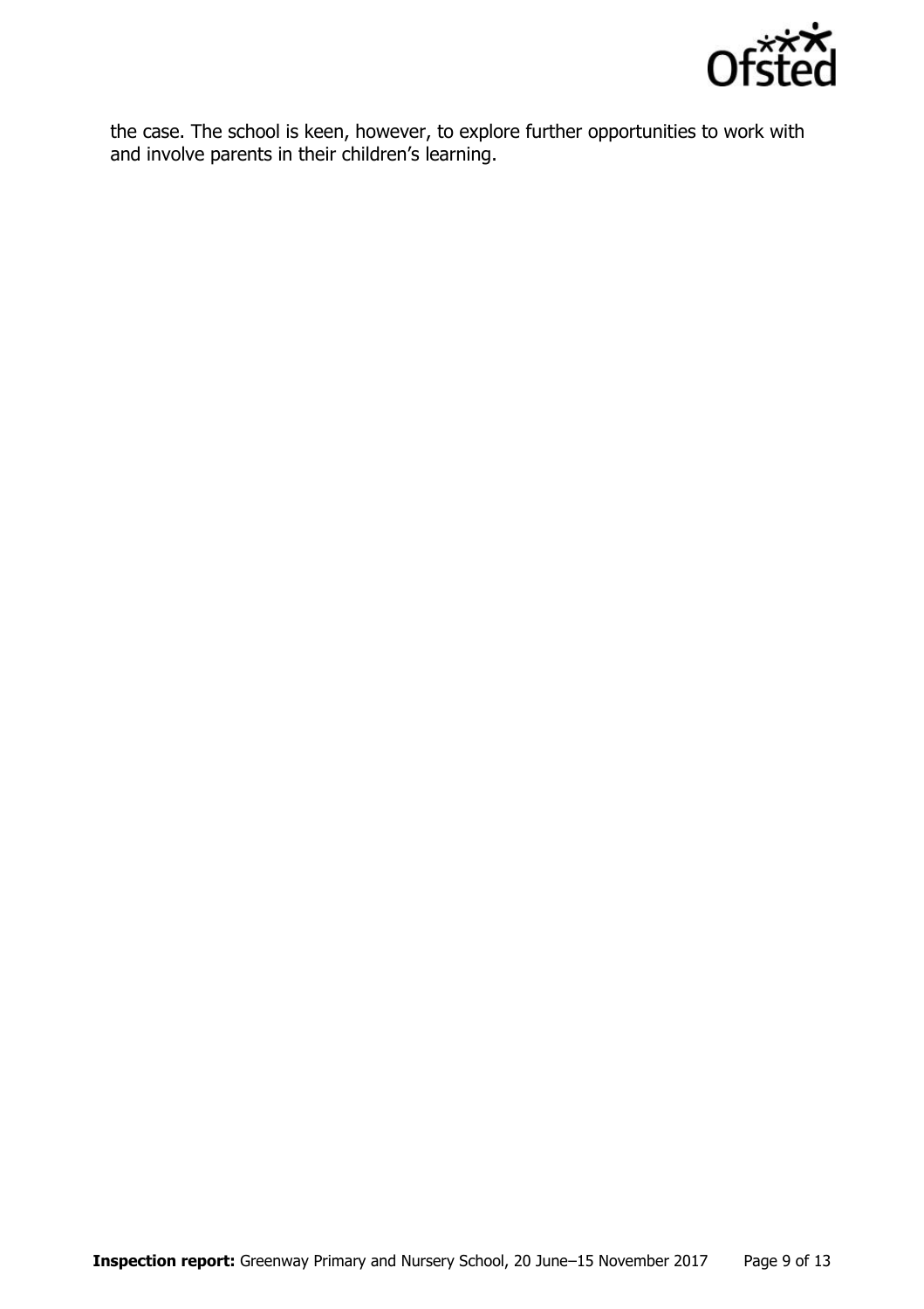

# **School details**

| Unique reference number | 117276               |
|-------------------------|----------------------|
| Local authority         | <b>Hertfordshire</b> |
| Inspection number       | 10031412             |

This inspection was carried out under section 8 of the Education Act 2005. The inspection was also deemed a section 5 inspection under the same Act.

| Type of school                      | Primary                     |
|-------------------------------------|-----------------------------|
| School category                     | Community                   |
| Age range of pupils                 | 3 to 11                     |
| Gender of pupils                    | Mixed                       |
| Number of pupils on the school roll | 351                         |
| Appropriate authority               | The governing body          |
| Chair                               | Elizabeth O'Reilly          |
| <b>Headteacher</b>                  | Katharine Ellwood           |
| Telephone number                    | 01442 866249                |
| Website                             | www.greenway.herts.sch.uk   |
| <b>Email address</b>                | admin@greenway.herts.sch.uk |
| Date of previous inspection         | November 2011               |

### **Information about this school**

- The school meets requirements on the publication of specified information on its website.
- Since the previous inspection, Greenway changed from a first school to a primary and nursery school.
- Part of the reorganisation involved reducing the number of pupils to be admitted to the school. This number will continue to diminish until the school is a one-form entry primary school in every year group. Currently, there are different numbers of classes in several year groups.
- Most pupils are of White British heritage. The vast majority of pupils speak English as their first language.
- The proportion of disadvantaged pupils is below the national average.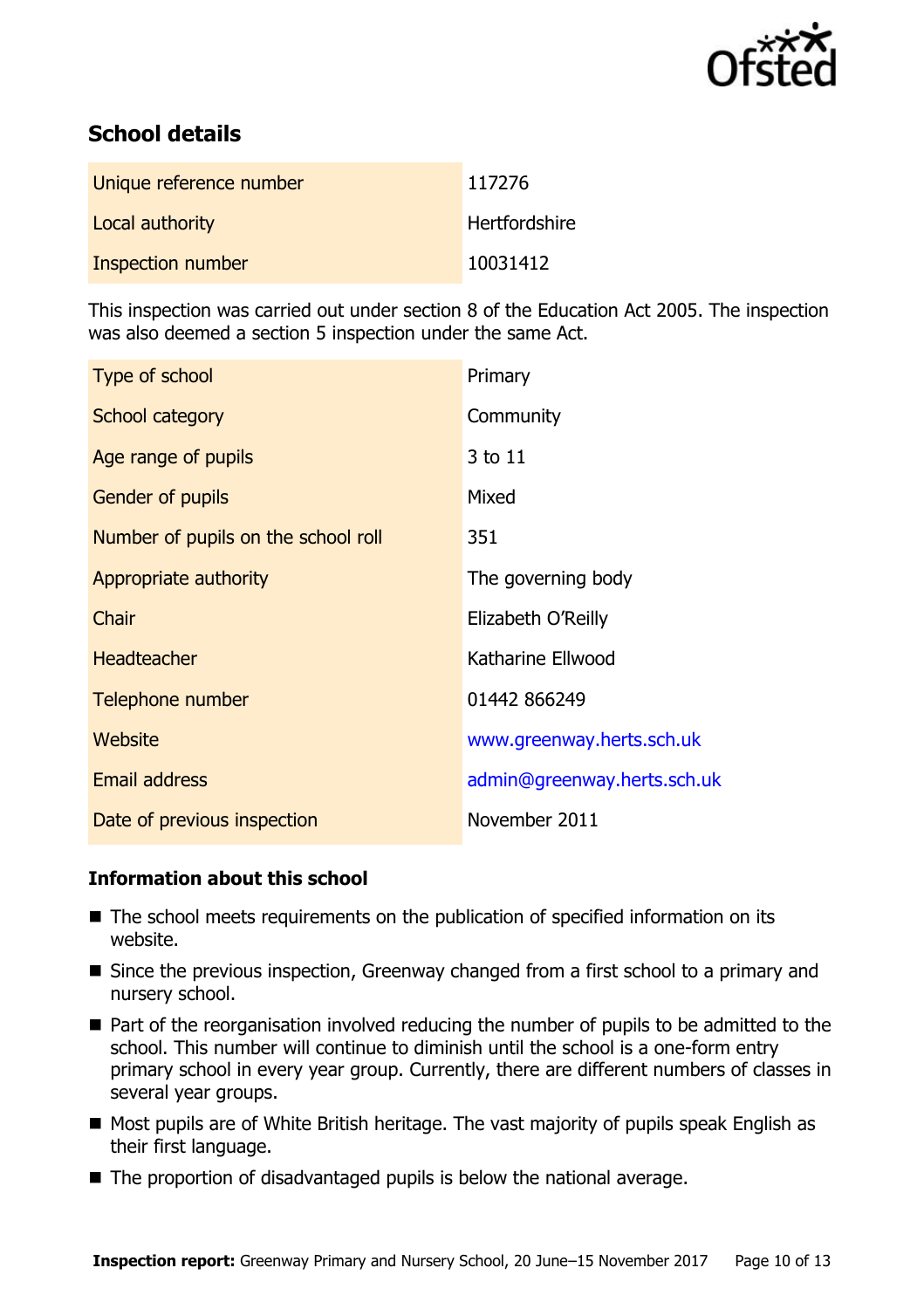

- The proportion of pupils who have SEN and/or disabilities, including those who have a statement of special educational needs and those who have an education, health and care plan, is below the national average.
- The school meets current floor standards. These are the minimum standards, set by the government, for pupils' progress and attainment.
- Children are admitted to the Nursery in the academic year in which their fourth birthday falls. There is only one intake per year, with all children starting in September.
- From September 2017, children will enter the Nursery class in one intake. The school will also provide for the full 30-hour offer of childcare in the Nursery.
- The school runs its own breakfast and after-school club.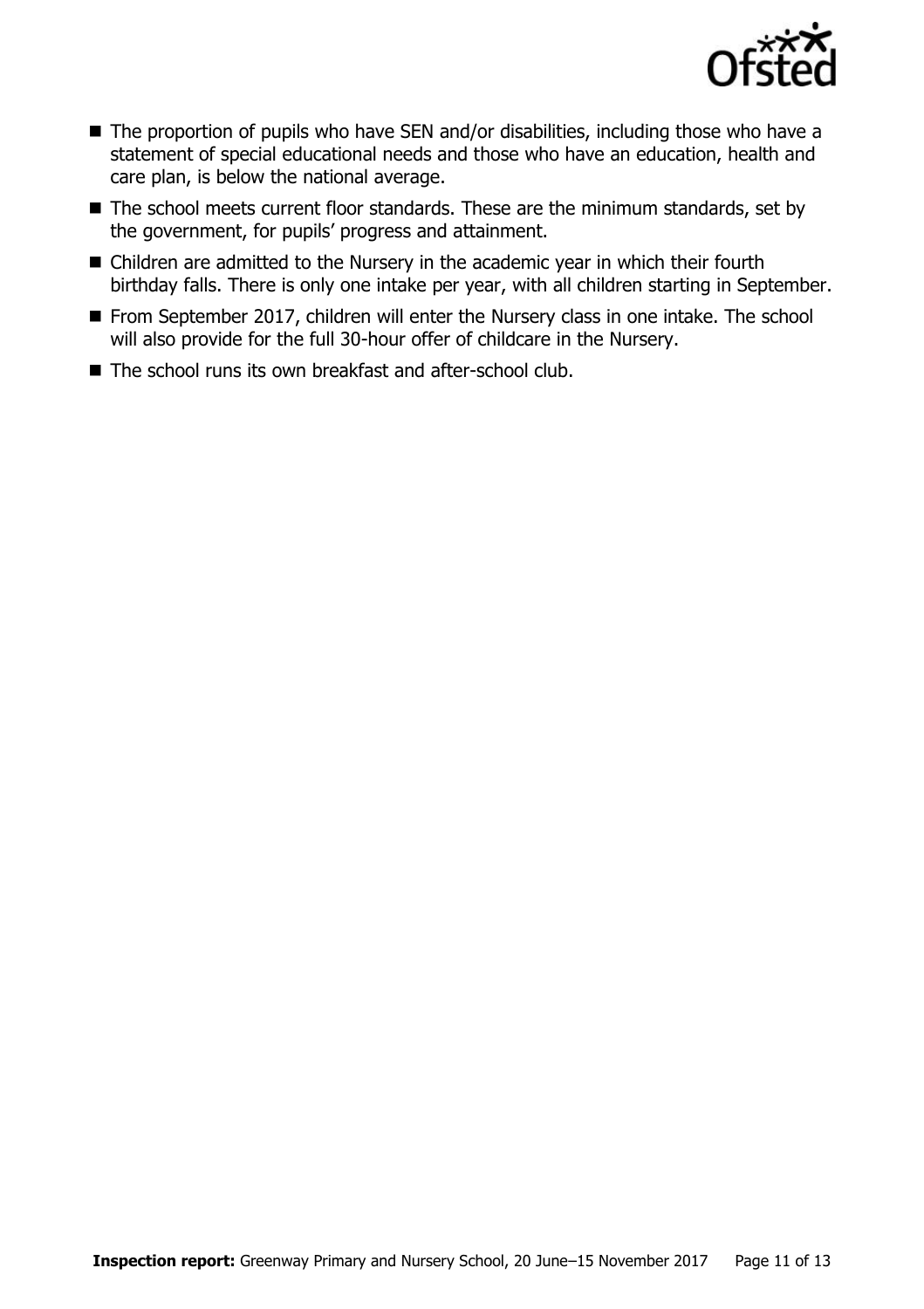

# **Information about this inspection**

- Inspectors held meetings with the headteacher and other leaders including the inclusion manager, middle leaders, and governors, and also a group of pupils. The lead inspector telephoned the school's improvement partner.
- Inspectors gathered a range of evidence to judge the quality of teaching, learning and assessment. Inspectors observed learning in 20 lessons**,** or parts of lessons**,** some jointly with the headteacher or deputy headteacher.
- Together with the English and mathematics subject leads, inspectors looked in detail at a range of pupils' books. Inspectors heard some pupils read and spoke with pupils throughout the inspection about their learning.
- The lead inspector scrutinised a range of documentation including, the school's checks on the suitability of adults to work with children, and other documentation regarding safer recruitment of staff. Inspectors scrutinised the school's own self-evaluation document, plans for improvement, minutes of governing body meetings, and documentation regarding child protection.
- One of Her Majesty's Inspectors and an Ofsted Inspector returned to the school on 15 November 2017 to complete the inspection. They visited lessons; observed breaktimes; scrutinised documents associated with leadership and management and the personal development and welfare of pupils; and held meetings with the school's leaders, a representative from the local authority, pupils and governors.

| Ruth Brock, lead inspector | Her Majesty's Inspector |
|----------------------------|-------------------------|
| <b>Sean Powell</b>         | Ofsted Inspector        |
| <b>Sue Pryor</b>           | Ofsted Inspector        |
| <b>Brenda Watson</b>       | Ofsted Inspector        |
| <b>Lesley Daniel</b>       | Ofsted Inspector        |
| <b>Tim Bristow</b>         | Her Majesty's Inspector |

#### **Inspection team**